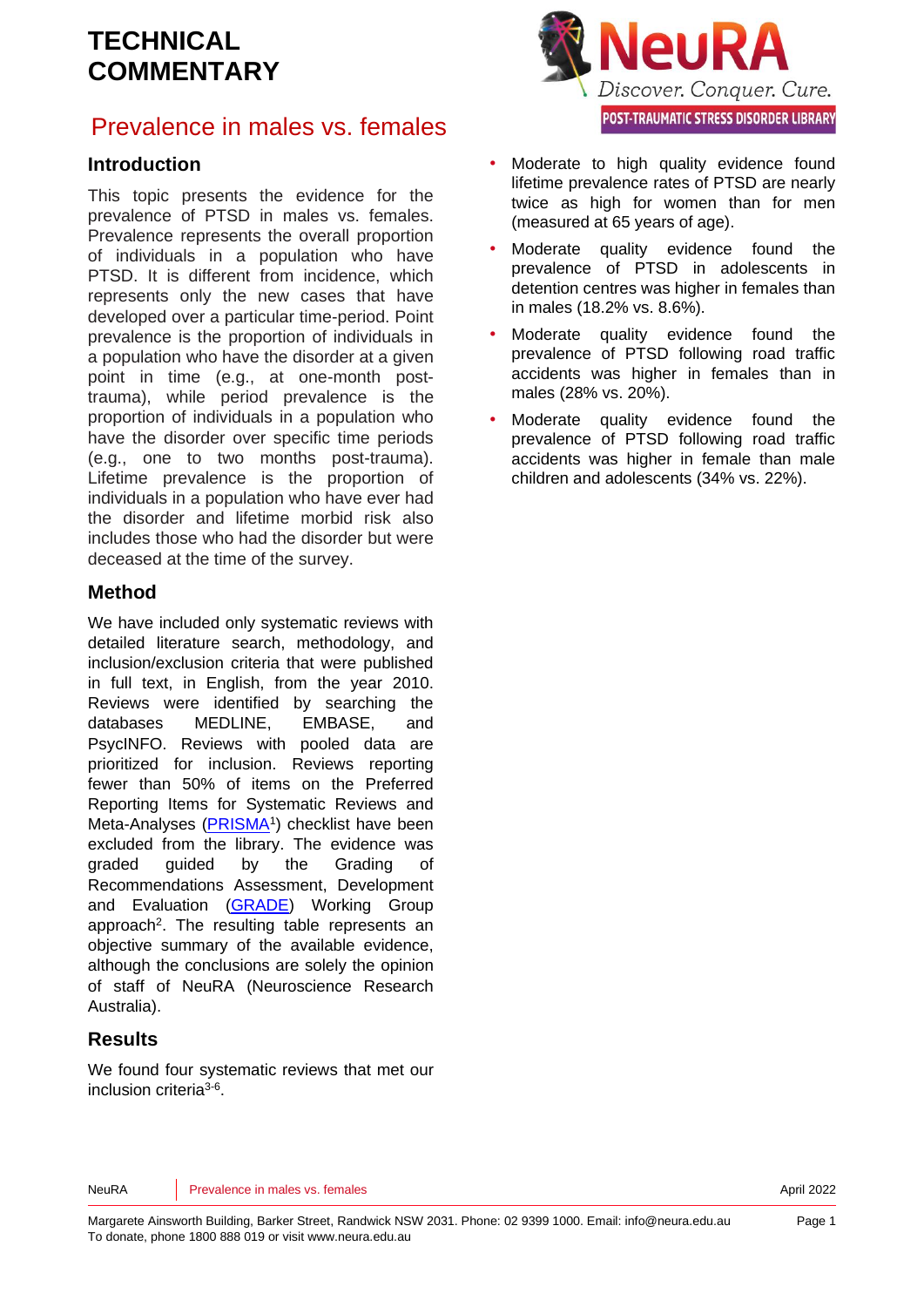## Prevalence in males vs. females



*Beaudry G, Yu R, Langstrom N, Fazel FS*

**An Updated Systematic Review and Meta-regression Analysis: Mental Disorders Among Adolescents in Juvenile Detention and Correctional Facilities** 

**Journal of the American Academy of Child and Adolescent Psychiatry 2021; 60(1): 46-60**

[View review abstract online](https://pubmed.ncbi.nlm.nih.gov/32035113/)

| Comparison                                                        | PTSD in adolescents in juvenile detention and correctional<br>facilities.                                                                                                                                                       |
|-------------------------------------------------------------------|---------------------------------------------------------------------------------------------------------------------------------------------------------------------------------------------------------------------------------|
| <b>Summary of evidence</b>                                        | Moderate quality evidence (large sample, inconsistent, appears<br>imprecise, direct) found the prevalence of PTSD in adolescent<br>males in detention centres was 8.6% and 18.2% in adolescent<br>females in detention centres. |
| Juvenile detention                                                |                                                                                                                                                                                                                                 |
| Prevalence of PTSD was higher in females than males in detention; |                                                                                                                                                                                                                                 |

Males: 20 studies, N = 14,260, prevalence = 8.6%, 95%CI 6.4% to 10.7%,  $I^2 = 92\%$ 

Females: 11 studies, N = 1,876, prevalence = 18.2%, 95%CI 13.1% to 23.2%,  $I^2 = 78\%$ 

| Consistency in results <sup>#</sup>      | Inconsistent      |
|------------------------------------------|-------------------|
| <b>Precision in results</b> <sup>§</sup> | Appears imprecise |
| Directness of results                    | <b>Direct</b>     |

*Dai W, Liu A, Kaminga AC, Deng J, Lai Z, Wen SW*

**Prevalence of Posttraumatic Stress Disorder among Children and Adolescents following Road Traffic Accidents: A Meta-Analysis** 

**Canadian Journal of Psychiatry 2018; 63: 798-808**

[View review abstract online](https://pubmed.ncbi.nlm.nih.gov/30081648/)

| Comparison                 | PTSD in children and adolescents after road traffic accidents.                                                                                                                                            |
|----------------------------|-----------------------------------------------------------------------------------------------------------------------------------------------------------------------------------------------------------|
| <b>Summary of evidence</b> | Moderate quality evidence (large sample, imprecise, direct)<br>found the prevalence of PTSD following road traffic accidents<br>was higher in female than male children and adolescents (34%<br>vs. 22%). |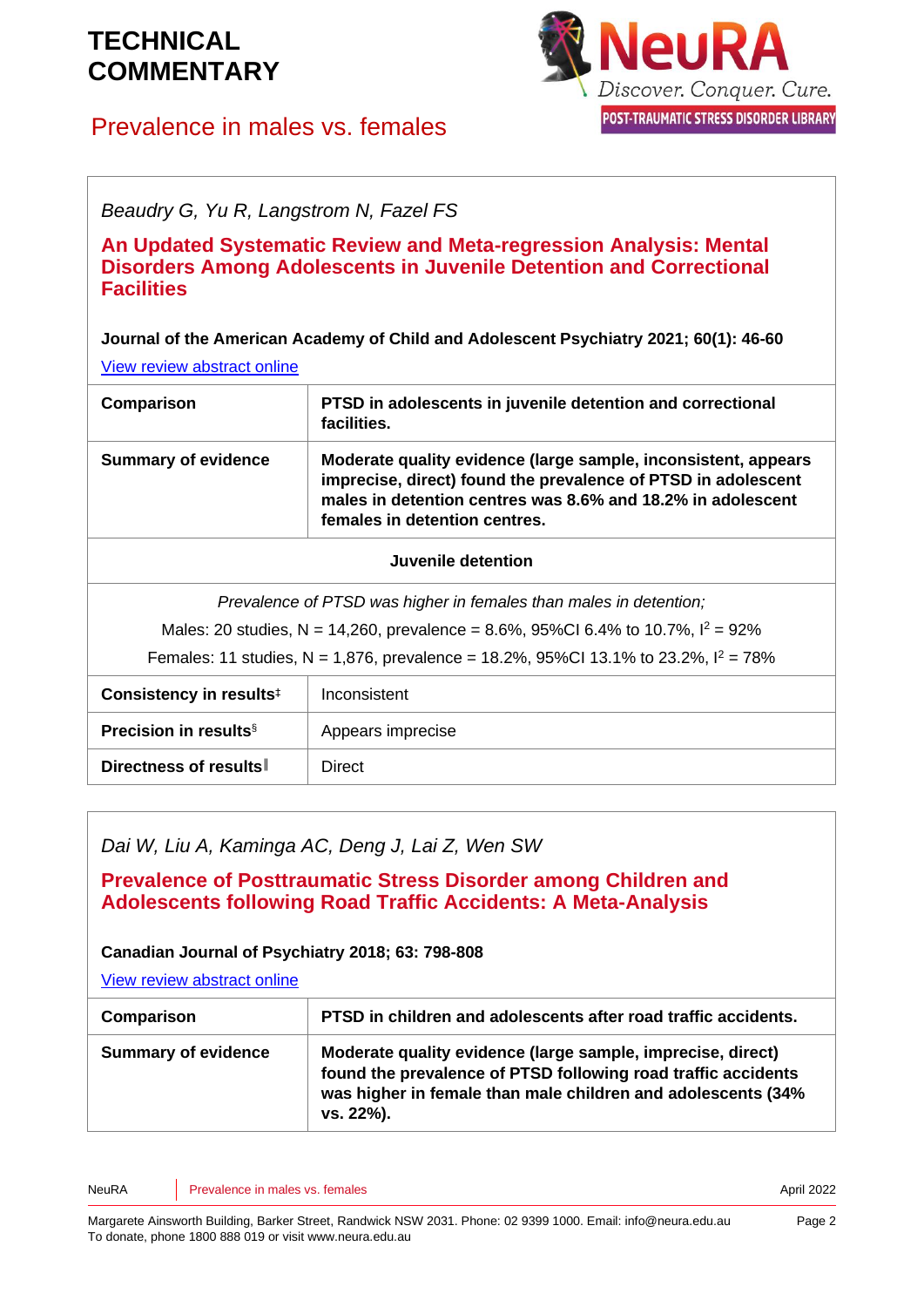## Prevalence in males vs. females



#### **Road traffic accidents**

*The prevalence of PTSD following road traffic accidents was higher in female than male children and adolescents;* 

Males: 4 studies, N = 510, prevalence = 22.21%, 95%CI 18.66% to 25.96%,  $1^2$  not reported

Females: 4 studies, N = 391, prevalence = 34.45%, 95%CI 21.94% to 48.12%,  $I^2$  not reported

| <b>Consistency in results</b> | No measure of consistency was reported for this subgroup analysis. |
|-------------------------------|--------------------------------------------------------------------|
| <b>Precision in results</b>   | Appears imprecise                                                  |
| <b>Directness of results</b>  | Direct                                                             |

*Grenier S, Payette MC, Gunther B, Askari S, Desjardins FF, Raymond B, Berbiche D*

#### **Association of age and gender with anxiety disorders in older adults: A systematic review and meta-analysis**

#### **International Journal of Geriatric Psychiatry 2019; 34: 397-407**

[View review abstract online](https://pubmed.ncbi.nlm.nih.gov/30444008/)

| Comparison                 | PTSD in older adults (≥65 years).                                                                                                                                        |
|----------------------------|--------------------------------------------------------------------------------------------------------------------------------------------------------------------------|
| <b>Summary of evidence</b> | Moderate to high quality evidence (large samples, consistent,<br>imprecise, direct) found lifetime rates are nearly twice as high in<br>women than in men over 65 years. |
| <b>Elderly</b>             |                                                                                                                                                                          |

| Lifetime prevalence was higher in older females than males; |                      |
|-------------------------------------------------------------|----------------------|
| Lifetime prevalence = $3.42\%$ vs. 1.83%                    |                      |
| the contract of the contract of the contract of             | $\sim$ $\sim$ $\sim$ |

| <b>Consistency in results</b> | Consistent |
|-------------------------------|------------|
| <b>Precision in results</b>   | Imprecise  |
| <b>Directness of results</b>  | Direct     |

*Lin W, Gong L, Xia M, Dai W*

**Prevalence of posttraumatic stress disorder among road traffic accident**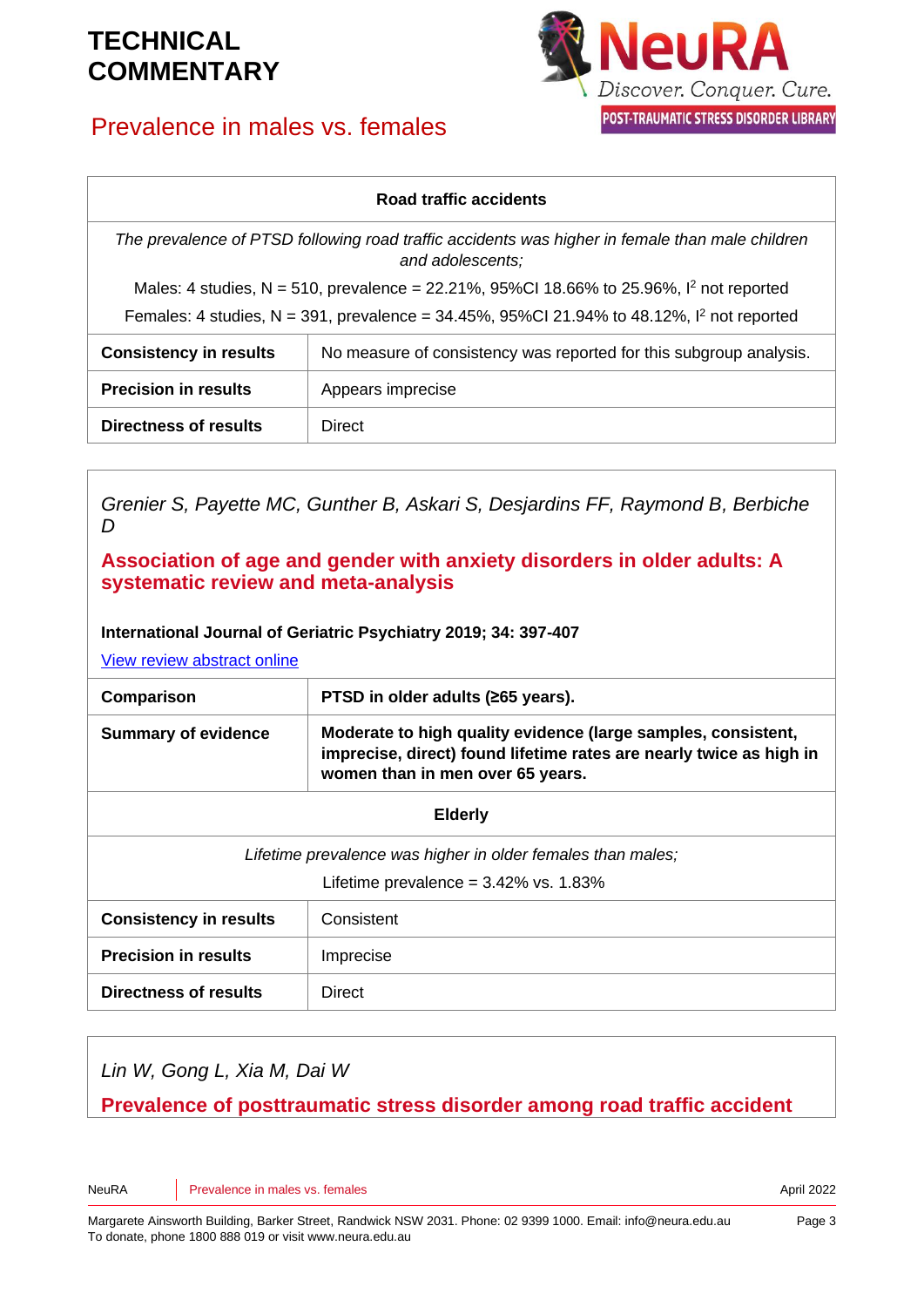

## Prevalence in males vs. females

| survivors: A PRISMA-compliant meta-analysis                                               |                                                                                                                                                                                                  |
|-------------------------------------------------------------------------------------------|--------------------------------------------------------------------------------------------------------------------------------------------------------------------------------------------------|
| Medicine 2018; 97: e9693                                                                  |                                                                                                                                                                                                  |
| View review abstract online                                                               |                                                                                                                                                                                                  |
| Comparison                                                                                | PTSD in people after road traffic accidents.                                                                                                                                                     |
| <b>Summary of evidence</b>                                                                | Moderate quality evidence (large sample, inconsistent,<br>imprecise, direct) found the prevalence of PTSD following road<br>traffic accidents was higher in females than males (28% vs.<br>20%). |
| Road traffic accidents                                                                    |                                                                                                                                                                                                  |
| 15 studies, $N = 6,804$                                                                   |                                                                                                                                                                                                  |
| The prevalence of PTSD following road traffic accidents was higher in females than males; |                                                                                                                                                                                                  |
| Males: prevalence = 20.49%, 95%Cl 12.37% to 30.00%, $1^2$ not reported                    |                                                                                                                                                                                                  |
| Females: prevalence = 27.61%, 95%CI 17.44% to 39.08%, $1^2$ not reported                  |                                                                                                                                                                                                  |
| <b>Consistency in results</b>                                                             | Authors report data are inconsistent.                                                                                                                                                            |
| <b>Precision in results</b>                                                               | Appears imprecise                                                                                                                                                                                |
| <b>Directness of results</b>                                                              | Direct                                                                                                                                                                                           |

#### Explanation of acronyms

 $CI =$  confidence interval,  $I^2 =$  the percentage of the variability in effect estimates that is due to heterogeneity rather than sampling error (chance),  $N =$  number of participants,  $vs. =$  versus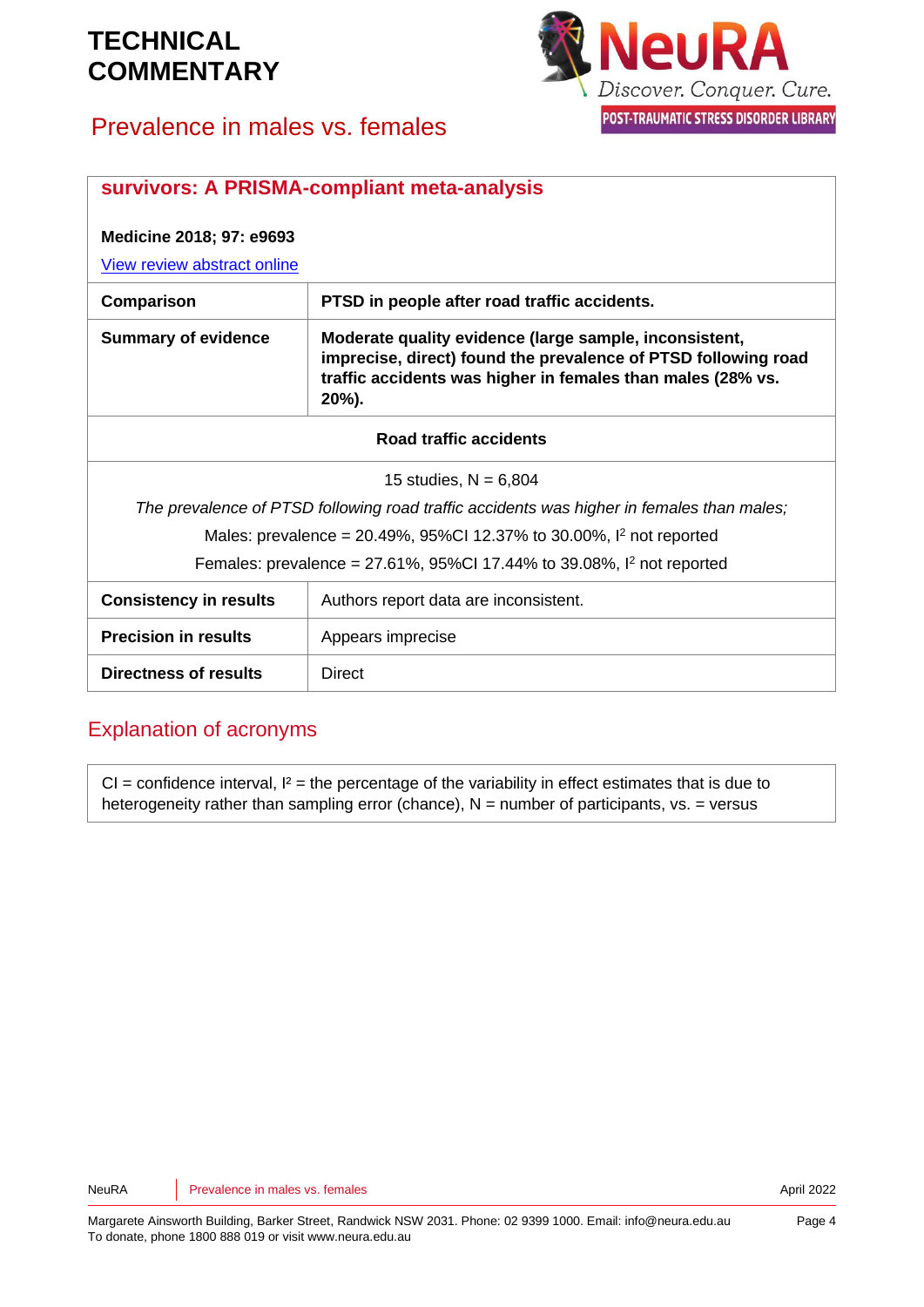## Prevalence in males vs. females

### Explanation of technical terms

Bias has the potential to affect reviews of both RCT and observational studies. Forms of bias include; reporting bias – selective reporting of results; publication bias - trials that are not formally published tend to show less effect than published trials, further if there are statistically significant differences between groups in a trial, these trial results tend to get published before those of trials without significant differences: language bias – only including English language reports; funding bias - source of funding for the primary research with selective reporting of results within primary studies; outcome variable selection bias; database bias including reports from some databases and not others; citation bias - preferential citation of authors. Trials can also be subject to bias when evaluators are not blind to treatment condition and selection bias of participants if trial samples are sma[ll](#page-6-3)<sup>7</sup>.

† Different effect measures are reported by different reviews.

Prevalence refers to how many existing cases there are at a particular point in time. Incidence refers to how many new cases there are per population in a specified time period. Incidence is usually reported as the number of new cases per 100,000 people per year. Alternatively some studies present the number of new cases that have accumulated over several years against a person-years denominator. This denominator is the sum of individual units of time that the persons in the population are at risk of becoming a case. It takes into account the size of the underlying population sample and its age structure over the duration of observation.

Reliability and validity refers to how accurate the instrument is. Sensitivity is the proportion of actual positives that are correctly identified (100% sensitivity = correct identification of all



actual positives) and specificity is the proportion of negatives that are correctly identified  $(100\%$  specificity = not identifying anyone as positive if they are truly not).

Weighted mean difference scores refer to mean differences between treatment and comparison groups after treatment (or occasionally pre to post treatment) and in a randomised trial there is an assumption that both groups are comparable on this measure prior to treatment. Standardised mean differences are divided by the pooled standard deviation (or the standard deviation of one group when groups are homogenous) that allows results from different scales to be combined and compared. Each study's mean difference is then given a weighting depending on the size of the sample and the variability in the data. Less than 0.4 represents a small effect, around 0.5 a medium effect, and over 0.8 represents a large effect<sup>[7](#page-6-3)</sup>.

Odds ratio (OR) or relative risk (RR) refers to the probability of a reduction  $($  1) or an increase (> 1) in a particular outcome in a treatment group, or a group exposed to a risk factor, relative to the comparison group. For example, a RR of 0.75 translates to a reduction in risk of an outcome of 25% relative to those not receiving the treatment or not exposed to the risk factor. Conversely, a RR of 1.25 translates to an increased risk of 25% relative to those not receiving treatment or not having been exposed to a risk factor. A RR or OR of 1.00 means there is no difference between groups. A medium effect is considered if  $RR > 2$  or  $< 0.5$  and a large effect if  $RR > 5$  or  $< 0.2<sup>8</sup>$  $< 0.2<sup>8</sup>$  $< 0.2<sup>8</sup>$ . InOR stands for logarithmic OR where a lnOR of 0 shows no difference between groups. Hazard ratios measure the effect of an explanatory variable on the hazard or risk of an event.

Correlation coefficients (eg, r) indicate the strength of association or relationship between variables. They can provide an indirect indication of prediction, but do not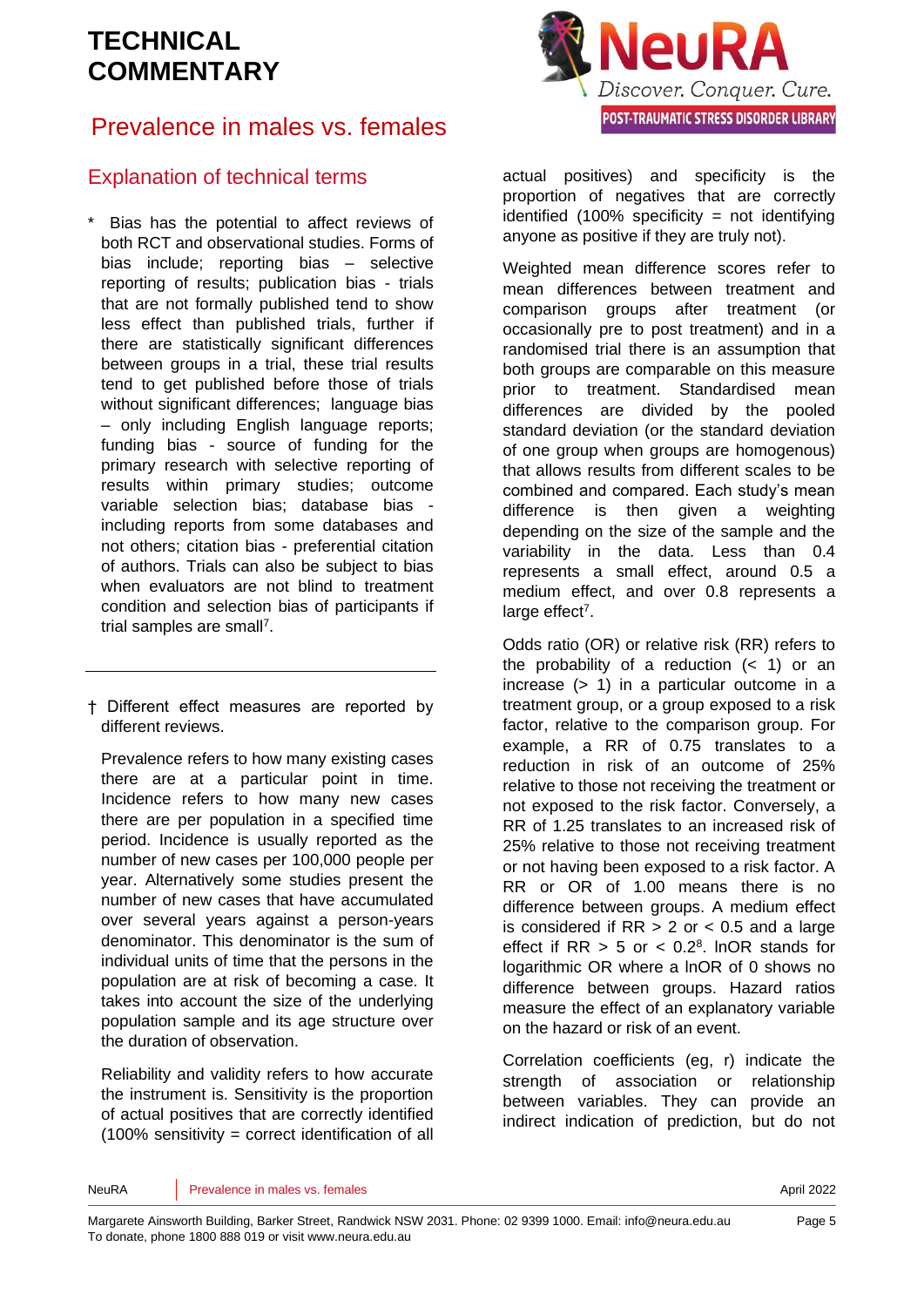

### Prevalence in males vs. females

confirm causality due to possible and often unforseen confounding variables. An r of 0.10 represents a weak association, 0.25 a medium association and 0.40 and over represents a strong association. Unstandardised (*b*) regression coefficients indicate the average change in the dependent variable associated with a 1 unit change in the independent variable, statistically controlling for the other independent variables. Standardised regression coefficients represent the change being in units of standard deviations to allow comparison across different scales.

‡ Inconsistency refers to differing estimates of effect across studies (i.e. heterogeneity or variability in results) that is not explained by subgroup analyses and therefore reduces confidence in the effect estimate. I² is the percentage of the variability in effect estimates that is due to heterogeneity rather than sampling error (chance) - 0% to 40%: heterogeneity might not be important, 30% to 60%: may represent moderate heterogeneity, 50% to 90%: may represent considerable heterogeneity and over this is considerable heterogeneity. I² can be calculated from Q (chi-square) for the test of heterogeneity with the following formul[a](#page-6-3)<sup>7</sup>;

$$
r^2 = \left(\frac{Q - df}{Q}\right) \times 100\%
$$

§ Imprecision refers to wide confidence intervals indicating a lack of confidence in the effect estimate. Based on GRADE recommendations, a result for continuous data (standardised mean differences, not weighted mean differences) is considered imprecise if the upper or lower confidence limit crosses an effect size of 0.5 in either direction, and for binary and correlation data, an effect size of 0.25. GRADE also

recommends downgrading the evidence when sample size is smaller than 300 (for binary data) and 400 (for continuous data), although for some topics, these criteria should be relaxe[d](#page-6-5)<sup>9</sup>.

║ Indirectness of comparison occurs when a comparison of intervention A versus B is not available but A was compared with C and B was compared with C that allows indirect comparisons of the magnitude of effect of A versus B. Indirectness of population, comparator and/or outcome can also occur when the available evidence regarding a particular population, intervention, comparator, or outcome is not available and is therefore inferred from available evidence. These inferred treatment effect sizes are of lower quality than those gained from head-tohead comparisons of A and B.